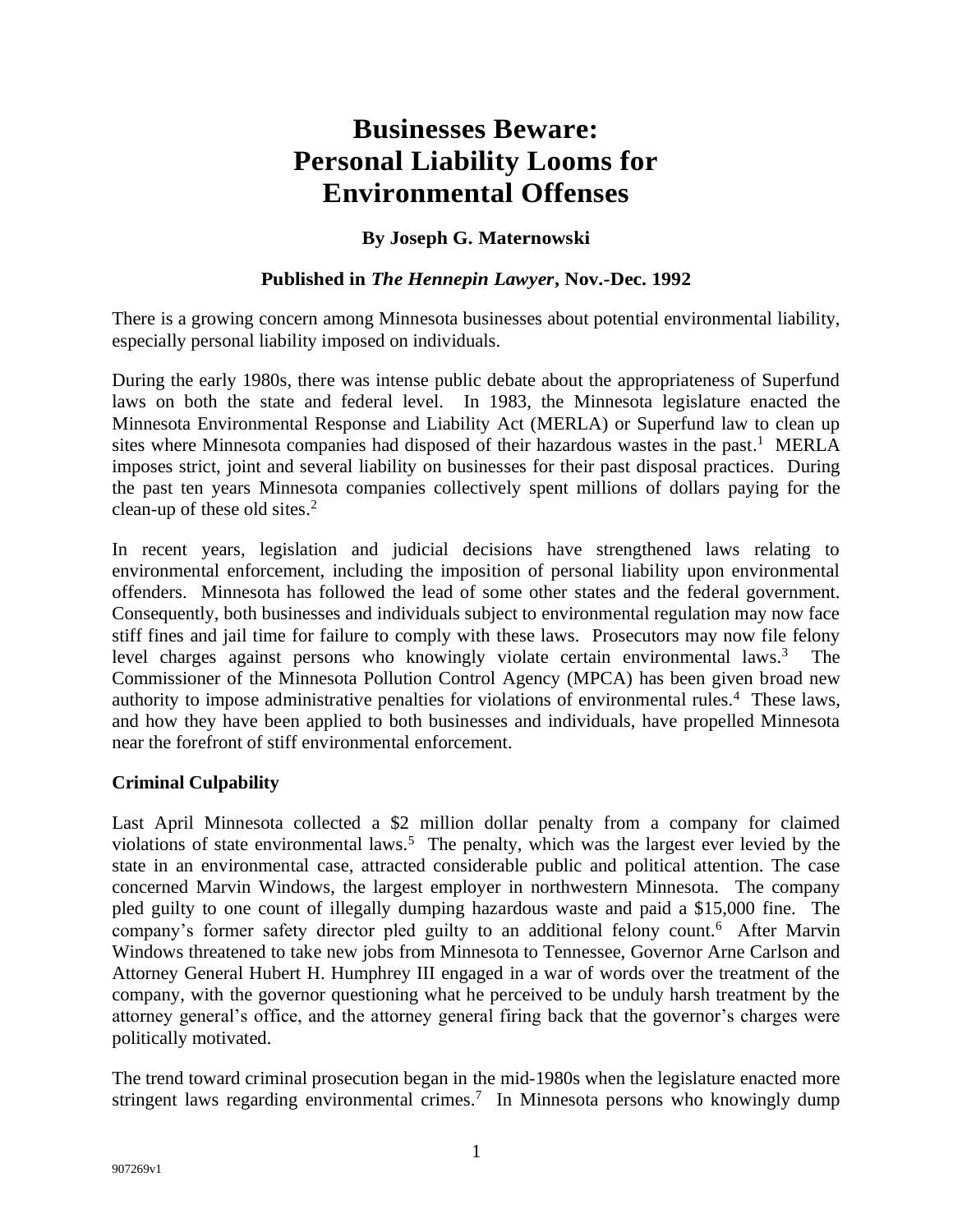hazardous waste, fail to report a release of a hazardous substance or knowingly endanger someone can now be jailed for up to ten years and fined up to \$1 million.<sup>8</sup> Persons *who*  knowingly violate laws relating to water quality, air quality and solid waste also may face criminal charges and stiff penalties.<sup>9</sup>

Last year the legislature allocated \$1.2 million to form an Environmental Investigations Division within the attorney general's office.<sup>10</sup> Two prosecutors and two investigators now work full-time investigating and prosecuting environmental crime cases around the state. Staff from several state agencies, including the Departments of Natural Resources, Agriculture and Transportation along with the Minnesota Pollution Control Agency (MPCA); have been assigned to an Environmental Crimes Investigation Team and charged with aiding in the enforcement of the state's environmental laws.

Since the mid-1980s, the attorney general's office has assisted outstate county attorneys in prosecuting environmental cases. County attorneys, who have original jurisdiction to file criminal complaints, have often requested the assistance of the attorney general.<sup>11</sup>

County attorneys in the seven-county metropolitan area have also prosecuted a number of environmental cases. Under state law the metropolitan counties have the authority to administer hazardous waste ordinances.<sup>12</sup> Violations of county ordinances may be prosecuted as misdemeanors.<sup>13</sup>

The federal authorities in Minnesota also are directing more resources to prosecution of environmental crimes. Violations of state environmental laws are generally also violations of related federal laws.<sup>14</sup> Under federal law, fines can be higher and jail sentences longer. Last year, Congress quadrupled the number of environmental crimes investigators to 200 by 1995.<sup>15</sup> In September 1991, two prosecutors in the U.S. Attorney's office in Minnesota were assigned to pursue and prosecute environmental cases. The FBI has offered to assist this effort. State and federal authorities are now cooperating in their investigations.<sup>16</sup>

In order to successfully prosecute felony-level crimes under state and federal law, the prosecution generally must prove that the offender "knowingly" violated the law.<sup>17</sup>

Prior to 1991 the scienter element in Minn. Stat. § 609.671, the state law relating to felony level environmental crimes, was "knowingly, or with reason to know." However, during the 1991 legislative session, largely in response to the Marvin Windows case, the scienter element was raised by deleting the constructive knowledge phrase "reason to know" from the standard. In addition, a "due diligence" defense was added to the definition.<sup>18</sup> Individuals and entities now are subject to liability under both state and federal law for "knowingly" violating environmental  $laws.<sup>19</sup>$ 

Although over thousands of Minnesota companies are subject to environmental regulation, federal, state and local authorities will likely resort to criminal charges in a relatively small number of cases. As a practical matter, prosecutors probably will exercise their discretion to file felony-level criminal charges if they believe there is substantial deception, coupled with conduct directly impacting the environment. For example, in the Marvin Windows case the state maintained in documents filed with the court that the company had similar violations involving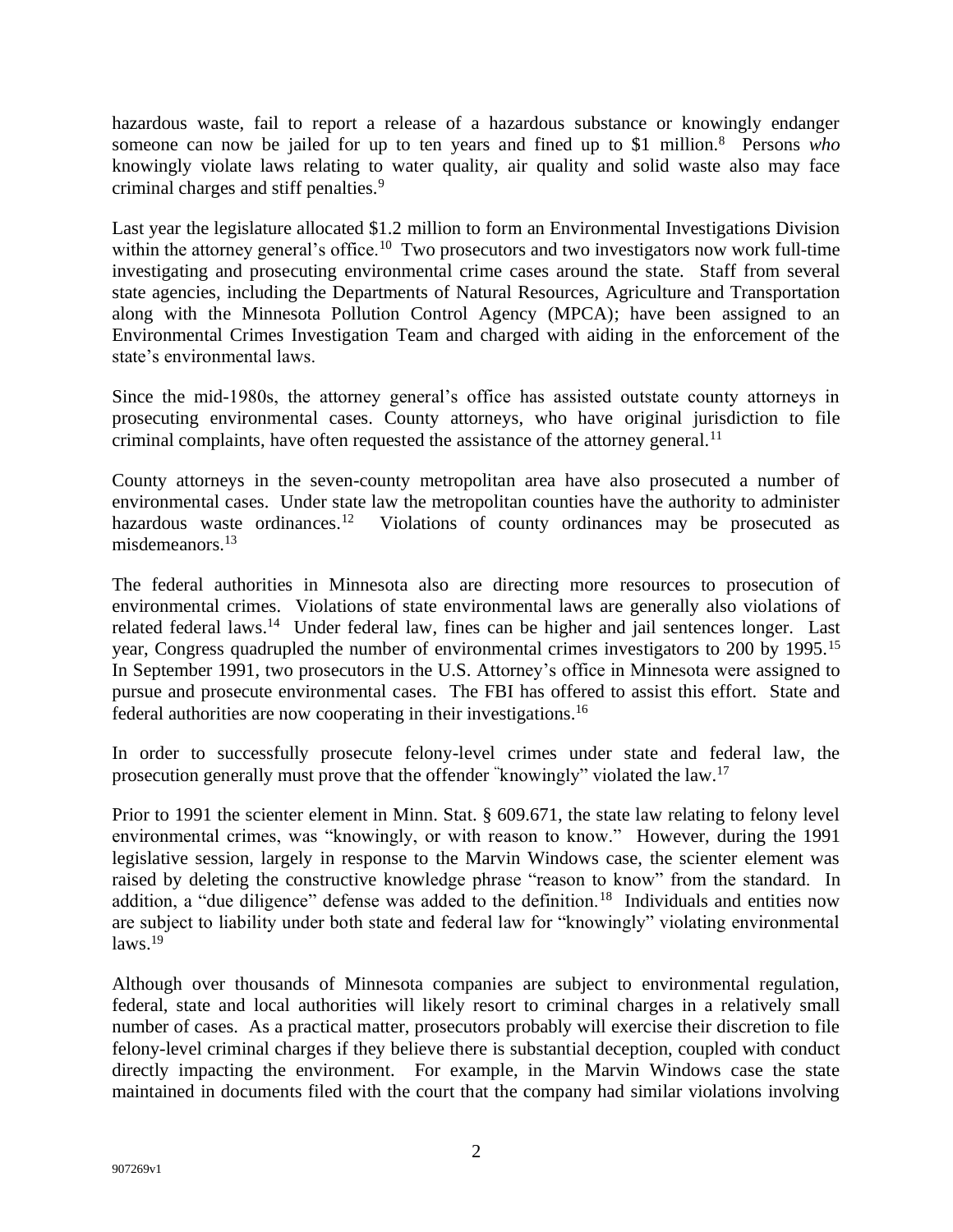the mismanagement of hundreds of drums of hazardous waste in 1983.<sup>20</sup> The state also alleged that the business and its employees concealed hundreds of drums of waste from inspectors, falsified shipping papers and burned wastes in boilers which were not equipped with the required pollution control equipment.

In addition, although the authorities are now armed with an arsenal of new laws to fight environmental crimes, the actual number of prosecutions will be limited because of the time and expense involved in pursuing cases. Prior to filing charges, the prosecution must often obtain search warrant's, secure statements from witnesses, test and analyze wastes, and conduct extensive background research. In light of the complexities involved with these cases, the authorities will likely focus their attention on the most egregious cases. Nevertheless, the impact of a criminal prosecution can be substantial. In addition to facing the prospect of stiff fines and jail time, an individual or business charged with such a crime must pay for its legal defense, deal with adverse publicity and, in some cases, fund an expensive clean-up.

## **Individual Issues**

Despite the availability of criminal sanctions, state and local authorities probably will continue to rely on civil and administrative tools to enforce violations of environmental laws. A recent decision of the Minnesota Court of Appeals, *Matter of Dougherty,* 482 N.W. 485 (Minn. Ct. App. 1992), *pet. for review denied,* 1992, should intensify concern about individual liability. The court held that the chief shareholder and president of a Minneapolis company could be held personally liable for hazardous waste violations under the "responsible corporate officer" doctrine.

The MPCA has had the authority for more than 20 years to penalize companies for violating state environmental laws.<sup>21</sup> The MPCA and hundreds of firms subject to environmental regulation have entered into stipulation agreements, essentially out-of-court settlements, if the companies agreed to correct the violations and pay penalties for past noncompliance. In certain instances, the MPCA has brought litigation to force companies to complete clean-ups and to collect court ordered penalties of up to \$25,000 per day of violation.<sup>22</sup> In the late 1980s, state legislation established streamlined authority for the MPCA to impose administrative penalties. The MPCA sought the legislation because it felt it took too long to negotiate settlements or pursue litigation.

The *Dougherty* case arose after the commissioner of the MPCA issued an administrative penalty order to a company that the MPCA claimed was the fifth-largest producer of hazardous waste in Hennepin County, generating nearly 100 tons of sulfuric acid wastes.

Early in 1990, MPCA staff conducted an inspection and found problems with hazardous waste management. Most notably, pools of acid wastes had eaten away at concrete floors and the base of the building's metal siding. Employees routinely walked through the pools and tracked the liquid outside. The inspectors met with the principal shareholder, who was president of the company, who told them that the problem would be corrected when a new ventilation system was installed. In June 1990, the inspectors returned and found the conditions unchanged.

The commissioner then issued the administrative penalty order to the president and the company.<sup>23</sup> Both contested the order and requested an administrative hearing. An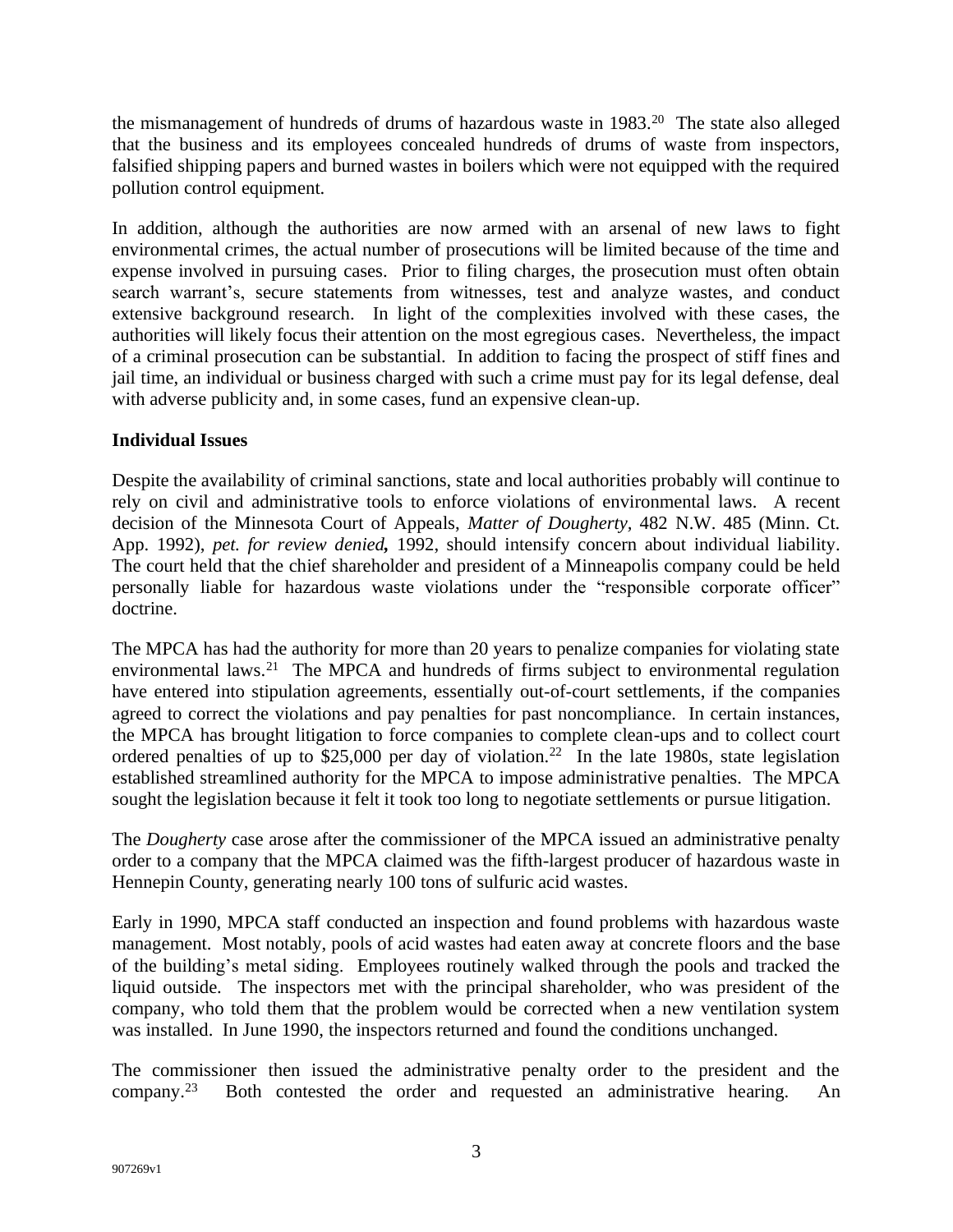administrative law judge concurred with the commissioner's findings, but recommended a recalculation of the penalty. The president and the company appealed the final order, which included a penalty of \$7,075. They maintained that in order to penalize the individual shareholder/officer, the MPCA was required to pierce the corporate veil.

The Court of Appeals disagreed and upheld the MPCA. It ruled that the individual was personally liable for the environmental violations even though he had not personally participated in the violations. The court found that the "responsible corporate officer" doctrine applies to environmental laws because they are public welfare statutes which impose strict liability. The chief executive officer was held individually liable because he occupied a position of responsibility within the corporation, his position was reasonably related to the violations, and his action or inaction facilitated the violations. The court rejected the argument that the MPCA must pierce the corporate veil by noting that the MPCA did not seek to impose liability on Dougherty solely because of his status as a stockholder or corporate officer. The MPCA also has named individuals or responsible corporate officers in other enforcement actions.

But the problems relating to environmental issues are far from over for his company and its officers. In October 1992, the Hennepin County attorney's office filed felony charges against both the President and foreman.<sup>24</sup> According to the criminal complaint, for a three-year period beginning in 1988 Metal Coating's employees routinely allowed sulfuric acid to pour into sewers. The acids allegedly ate through the concrete sewer lines and zinc, chromium and lead entered the soil and groundwater. Although Metal Coatings has closed its doors, the site remains contaminated.

### **Limiting liability**

Businesses in Minnesota are required to comply with numerous federal, state and local environmental regulations. Because the rules are constantly changing, maintaining a perfect compliance record is a difficult, if not impossible, task.

Environmental audits are valuable as a compliance assurance and risk assessment tool and, at the same time, potentially very risky.<sup>25</sup> Audits are valuable because they can give managers and officers an independent, and concentrated expert evaluation of compliance status. However, audits are sometimes viewed as risky because they result in a written record of compliance problems which can be used against the company and its employees if it is not protected. Whether environmental audits can be protected from disclosure by the attorney-client privilege, the work product doctrine or the self-evaluation privilege is uncertain under present law.

There are a number of risks associated with undertaking an environmental audit. The audit may uncover problems which must be reported to the authorities, thereby triggering a potentially damaging sequence of enforcement proceedings, clean-up activities, demands for civil penalties, adverse publicity and possible civil litigation.<sup>26</sup> If the audit findings are ignored, the adverse consequences may be even more severe. A company' s past transgressions may eventually be discovered and the business and its responsible corporate officers could face criminal sanctions for knowing of the violations.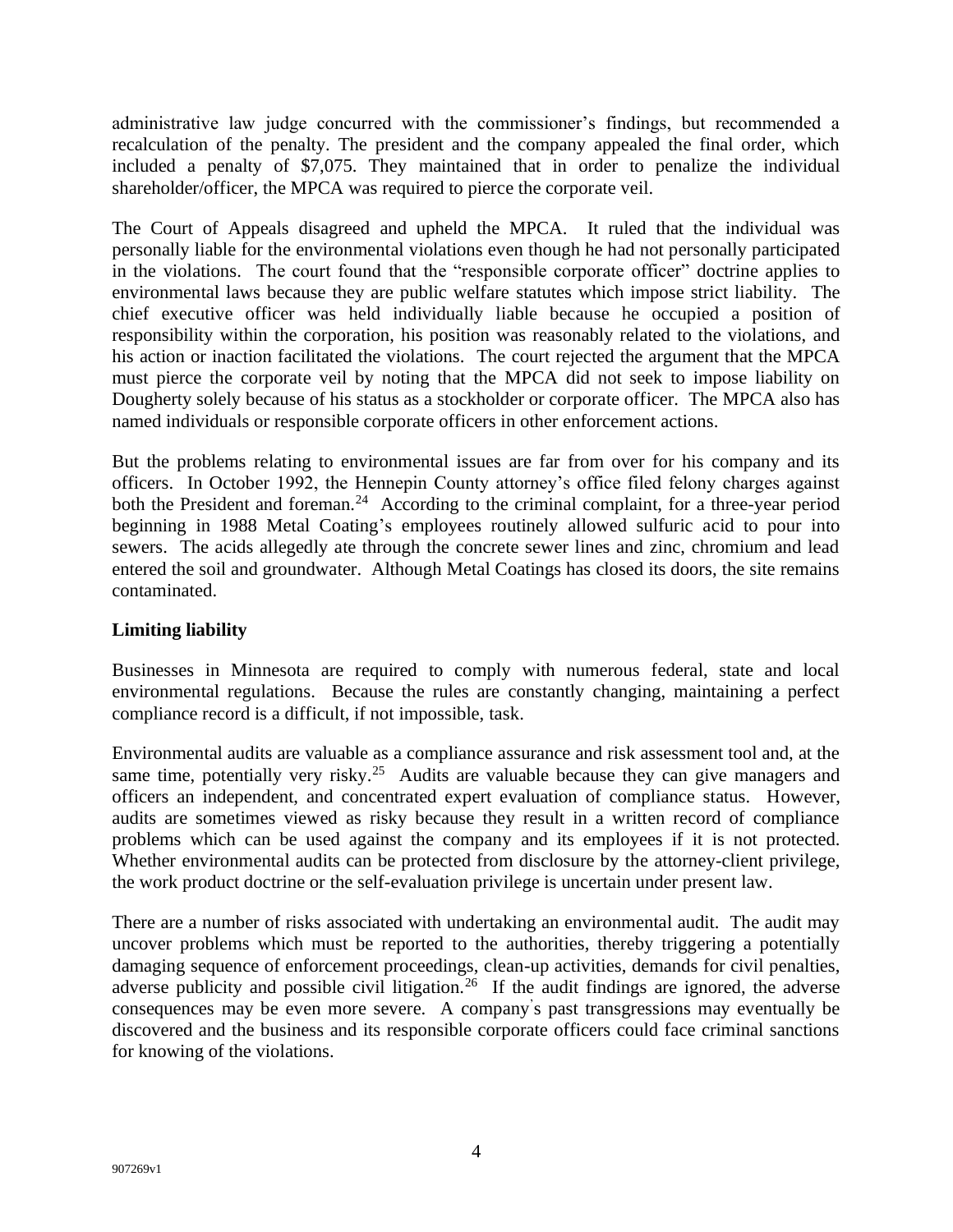In 1986 the U.S. Environmental Protection Agency issued an audit policy encouraging audits but did not furnish any assurance that the information would not be used against the company.<sup>27</sup> In 1991, the U.S. Department of Justice issued a guidance document which recognized that prosecutions should not create a disincentive for audits and other self-policing activities.<sup>28</sup> The state has not issued similar policies. Unless prosecutors exercise their considerable discretion and give substantial credit to firms that undertake audits, there is nothing short of compliance perfection that will assure that a business manager will not be subject to prosecution. Many attorneys believe that the risk of criminal prosecution created by environmental auditing is outweighed by the risk of getting caught out of compliance by regulators.

Although the potential exists for the government to use audit-generated information as a basis for a criminal prosecution, it is important for companies and their officers to consider the likelihood that criminal prosecutions will be vigorously pursued in such cases. Generally, felony-level criminal sanctions will be reserved for the most flagrant cases where a target has a history of noncompliance or engaged in wanton conduct which has caused great harm to the environment. Limitations on government resources dictate that most noncompliance will continue to be resolved through the administrative process. Moreover, prosecutors must recognize the beneficial aspects of auditing and other self-policing activity. If prosecutors begin to routinely use audits to support criminal cases, this practice will only serve to undermine the government's overall objective of achieving compliance with environmental laws.

Despite risks associated with audits, a number of major corporations, including several major oil companies, have chosen to devote significant resources to broad environmental compliance efforts.<sup>29</sup> The Chemical Manufacturers Association requires its members to have auditing programs in place. Many businesses have weighed the risks associated with audits and decided that a strong compliance record coupled with a sincere commitment to correcting the problems that do arise will help them build trust and confidence with government agencies.

A Minnesota company that undertakes an environmental audit may be able to invoke the "due diligence" defense to a criminal prosecution under state law. Nevertheless, a company and its officials who are considering an audit need to carefully consider their actions. An audit can be designed so that portions of the program receive confidentiality protection. An audit should be designed to shield " responsible corporate officers" and provide adequate defense against "knowing" violations.

### **ENDNOTES**

<sup>&</sup>lt;sup>1</sup> The Minnesota Environmental Response and Liability Act is codified at Minn. Stat. Ch. 115B (1990).

<sup>&</sup>lt;sup>2</sup> The MPCA has identified 179 hazardous waste sites where investigation and cleanup are needed, activities leading to cleanup are needed, activities leading to cleanup are underway, or cleanup actions have been completed and longterm monitoring or maintenance continues.

<sup>3</sup> Minn. Stat. § 609.671 (1990).

<sup>4</sup> Minn. Stat. § 116.072 (1990).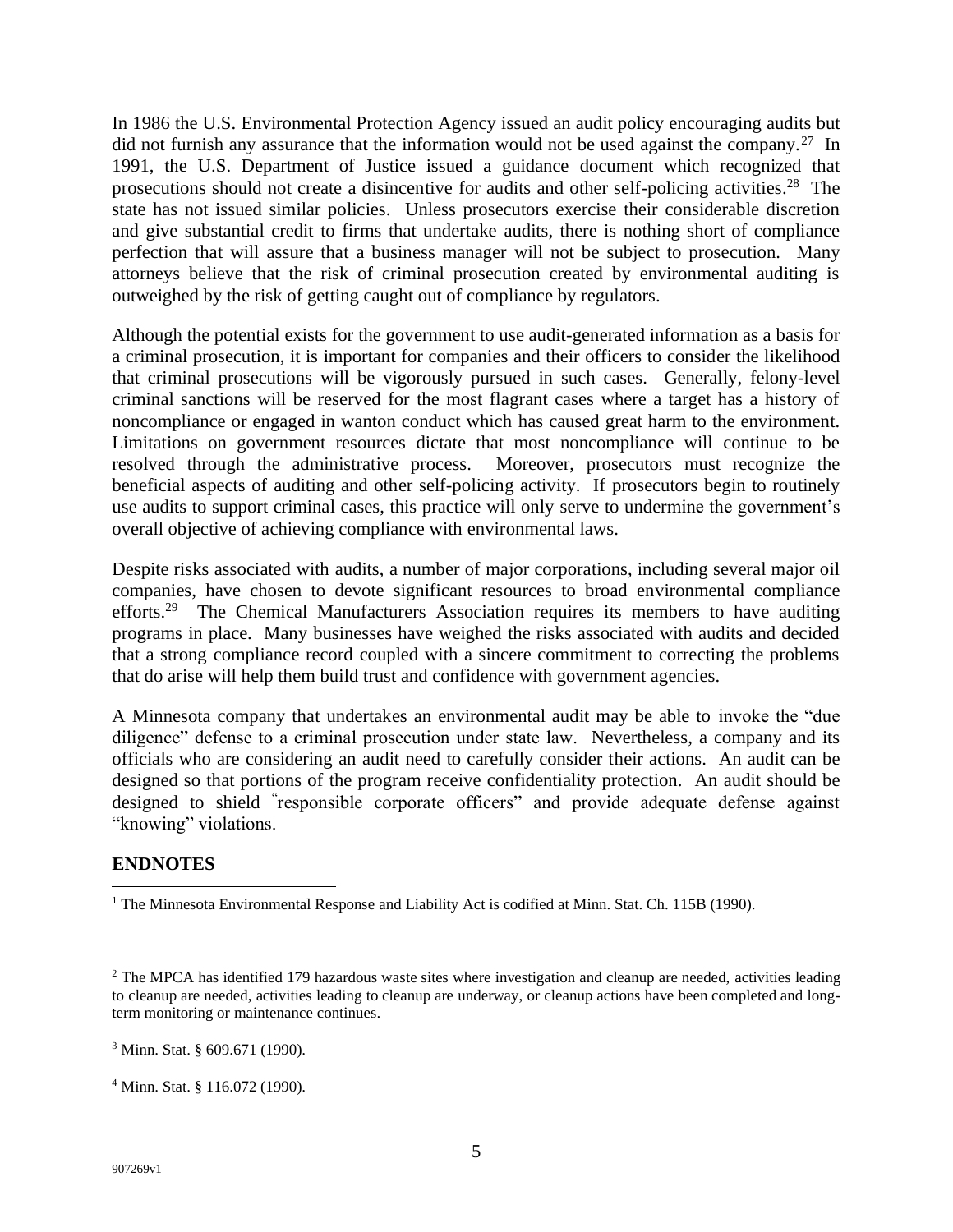<sup>5</sup> *State of Minnesota v. Marvin Lumber and Cedar Co.,* Roseau County District Court, Crim. Ct. File No. K4-90- 715, Civ. Ct. File No. C3-90-768. At Marvin Windows' request, the state and the company entered into a "global settlement" where the company's civil and criminal liability for all alleged violations was resolved. A Consent Decree providing for clean-up of the site has been filed with the court.

<sup>6</sup> *State of Minnesota v. Harold Theissen,* Roseau County District Court, Crim. Ct. File No. K6-90-716.

 $<sup>7</sup>$  In 1983 the legislature first enacted laws providing felony-level criminal sanctions for environmental crimes. In</sup> 1987, the environmental crimes were recodified from Minn. Stat. § 115.071 (1986), the statute governing the state's authority to bring enforcement actions in response to violations of Minnesota Pollution Control Agency (MPCA) rules, permits and environmental laws, to the criminal code, Minn. Stat. § 609.671(1987 Supp.). During the period from 1988 through 1991 the legislature amended Minn. Stat. § 609.671(1991 Supp.).

<sup>8</sup> Minn. Stat. § 609.671, subds. 3, 4 and 10.

<sup>9</sup> Minn. Stat. § 609.671, subds. 8, 12 and 13.

<sup>10</sup> 1991 Minn. Laws ch. 347, Art 3, Sec. 4.

<sup>11</sup> Minn. Stat. §§ 388.051 and 487.25, subd. 10 (1990).

<sup>12</sup> Minn. Stat. § 473.811, subds. 5b and 5c.

<sup>13</sup> Minn. Stat. §§ 375.53 and 375.54 (1990). In April, 1992 Dakota County filed a criminal complaint against Carl Marhaver, vice president of Koch Refining Company, for repeated violations of the Dakota County ordinance. County authorities maintained that Koch had improperly stored and managed hazardous waste at its permitted facility in Hastings, Minnesota. Marhaver pled guilty, admitted the violations, and Koch paid over \$1,600 in fines to Dakota County. *State of Minnesota v. Carl Marhauer, on behalf of Koch Refining Company*, Dakota County District Court, Crim. Ct. File No. T6-92-3032.

<sup>14</sup> Criminal penalties are provided under the Clean Air Act, Section 113(c)(l), 42 U.S.C. § 7403 (1988); the Resource Conservation Recovery Act, Section 3008(d), 42 U.S.C. § 6928 (1988); and the Clean Water Act, Section 309(c)(1), 33 U.S.C. § 1319 (1988).

<sup>15</sup> The Pollution and Prosecution Act of 1990, 42 U.S.C. § 4321.

<sup>16</sup> Earlier this year a federal grand jury indicted the former superintendent of the sewage treatment plant in Park Rapids, Minnesota, for filing false reports with the MPCA. The seven-count indictment charged that by not reporting .and treating wastewater, the superintendent allowed raw sewage to flow into the Fishhook River. The defendant pled guilty to one count, and Judge David S. Doty sentenced him to one year probation with two months' electronic monitoring at home and 25 hours of community service. *United States v. Guy Eugene Anderson,* U.S. District Court, Crim. Ct. No. 4-92-60 (3/26/92).

<sup>17</sup> Minn. Stat. § 609.671, subd. 2 (1990).

<sup>18</sup> In order to show "knowing" conduct, the State need only prove that the defendant committed the acts voluntarily and that the conduct was not the result of negligence, mistake, accident or circumstances beyond the control of the defendant. Corporate officials can be charged if they had direct control of or supervisory responsibility for the activities that caused the pollution even though they had information that would lead a prudent person in that position to learn the actual facts. A "due diligence" defense is available to corporations if a high managerial person with direct supervisory authority over an agent demonstrates due diligence to prevent the commission of the crime.

<sup>19</sup> The U.S. Supreme Court has considered the extent of knowledge required to maintain a conviction under federal environmental laws. See *United States v. International Minerals and Chem. Corp.,* 402 U.S. 558, 562-64 (1971)